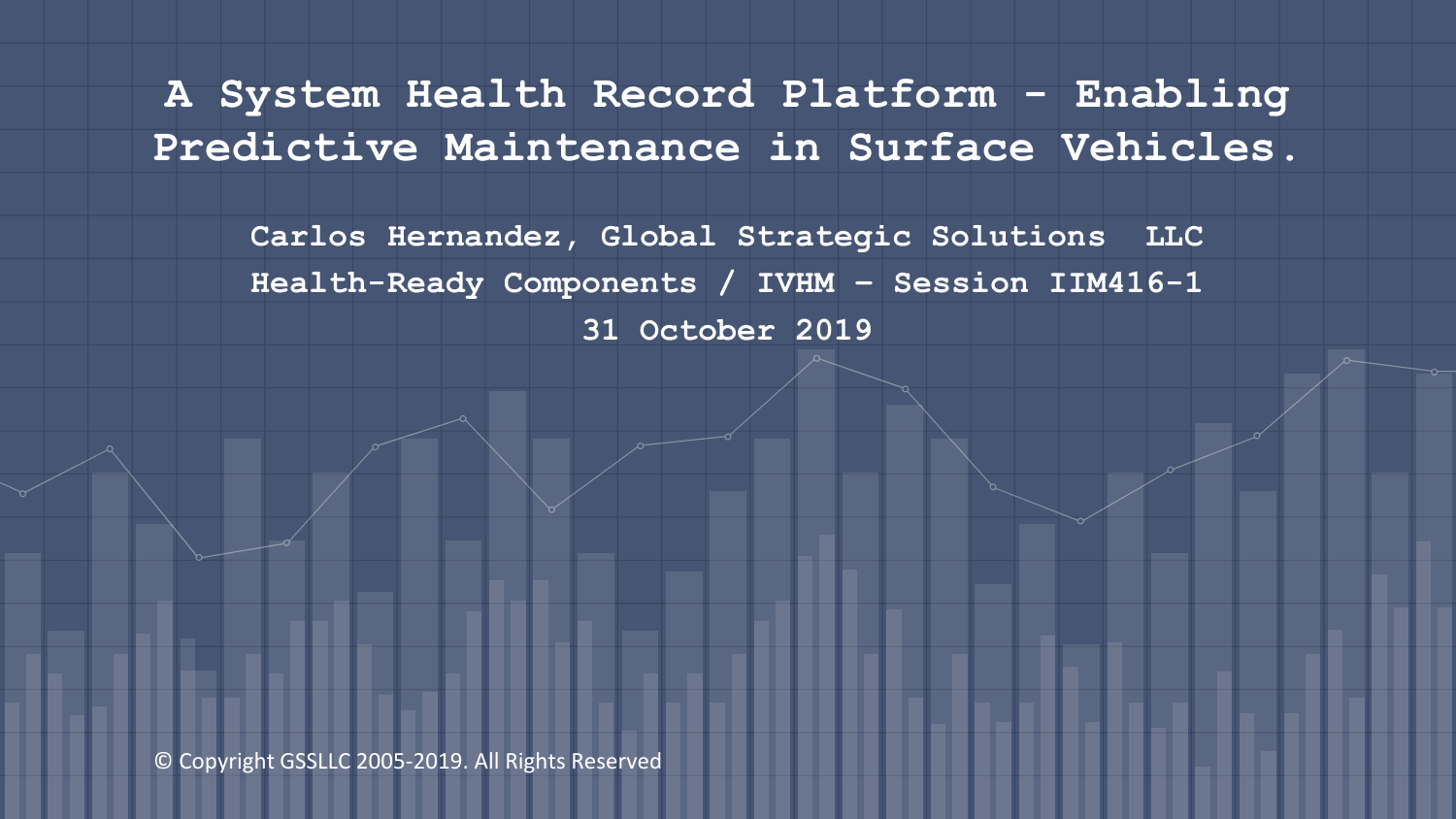## CBM+/PHM Standard

### SAE J1939

- **Current Data**
- **Freeze Frame Data**
- **Diagnostic Trouble Codes**
- **Clear Diagnostic**
- **Pending Diagnostic Trouble Codes**
- **Test Results (System Monitoring)**



2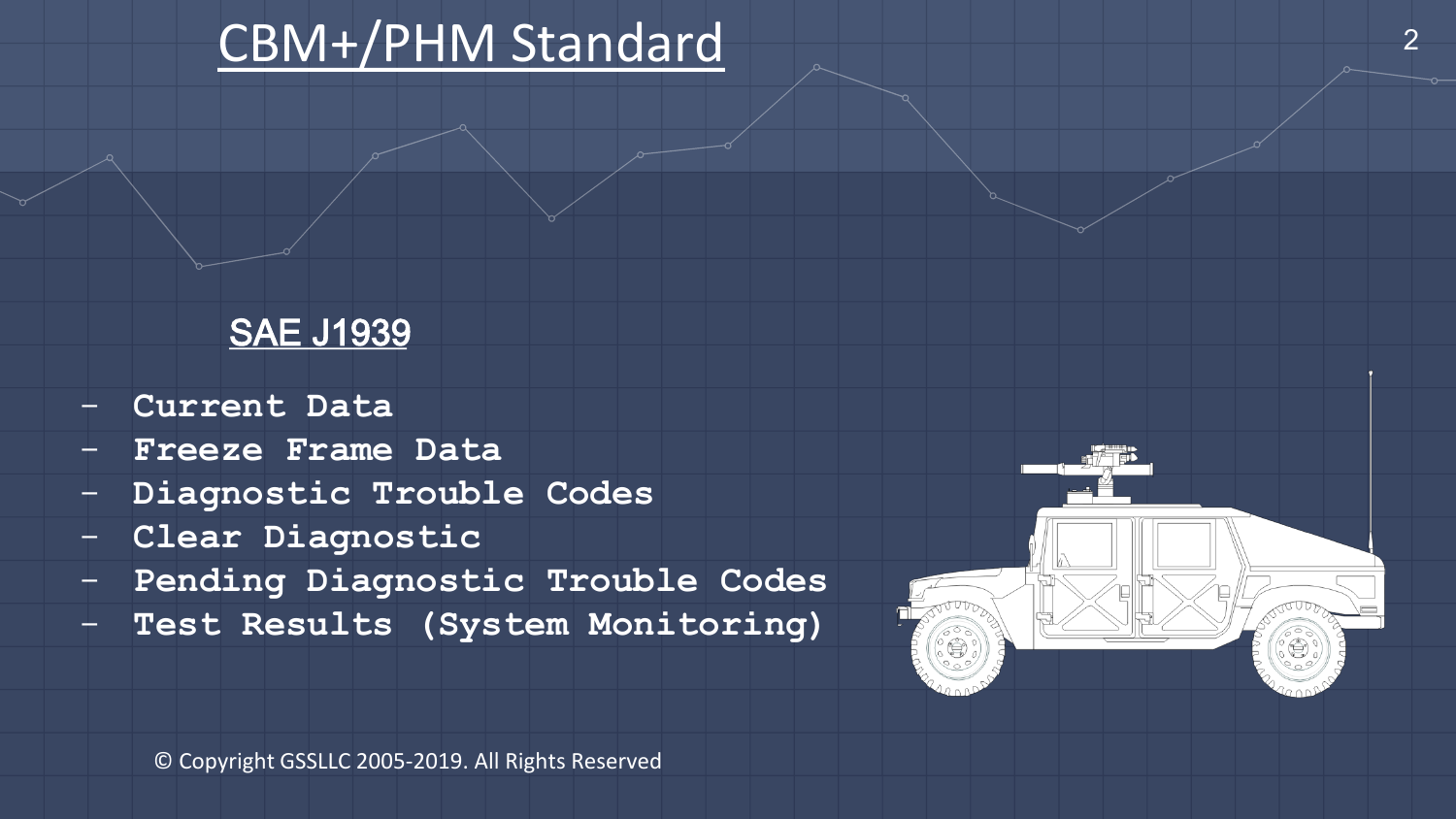# **JSON Standard**

- **Is an open-standard format that uses human readable text to transmit data objects consisting of attribute-value pairs**
- **JSON is light-weighted which means it's easier to get and load data quickly**
- **An Alternative to XML Format**
- **Primarily used to for sending data over a network connection**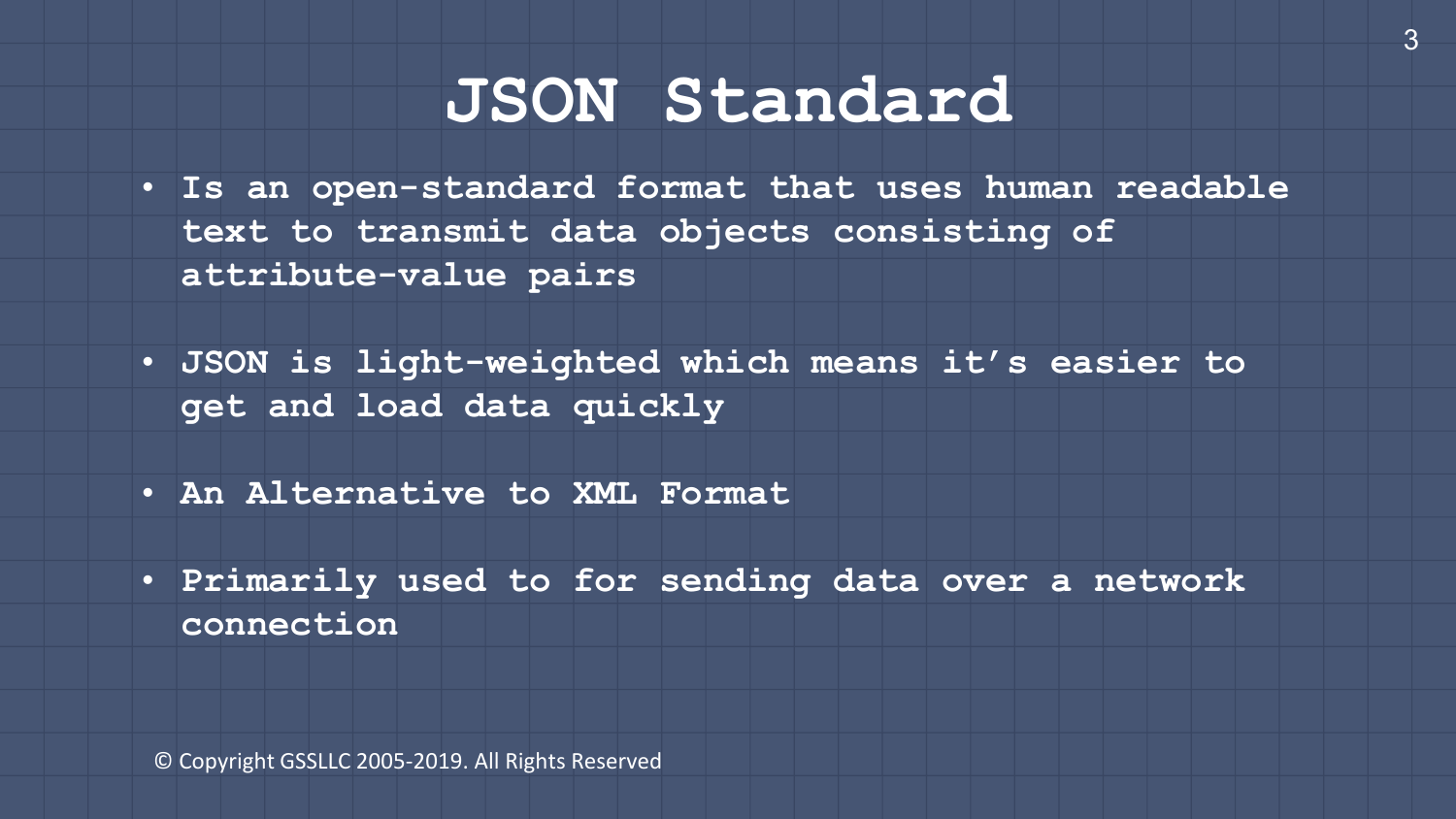### **Diagnostics vs Prognostics**

## **a distinct symptom or characteristic**

## **an advance indication or portent of a future event.**





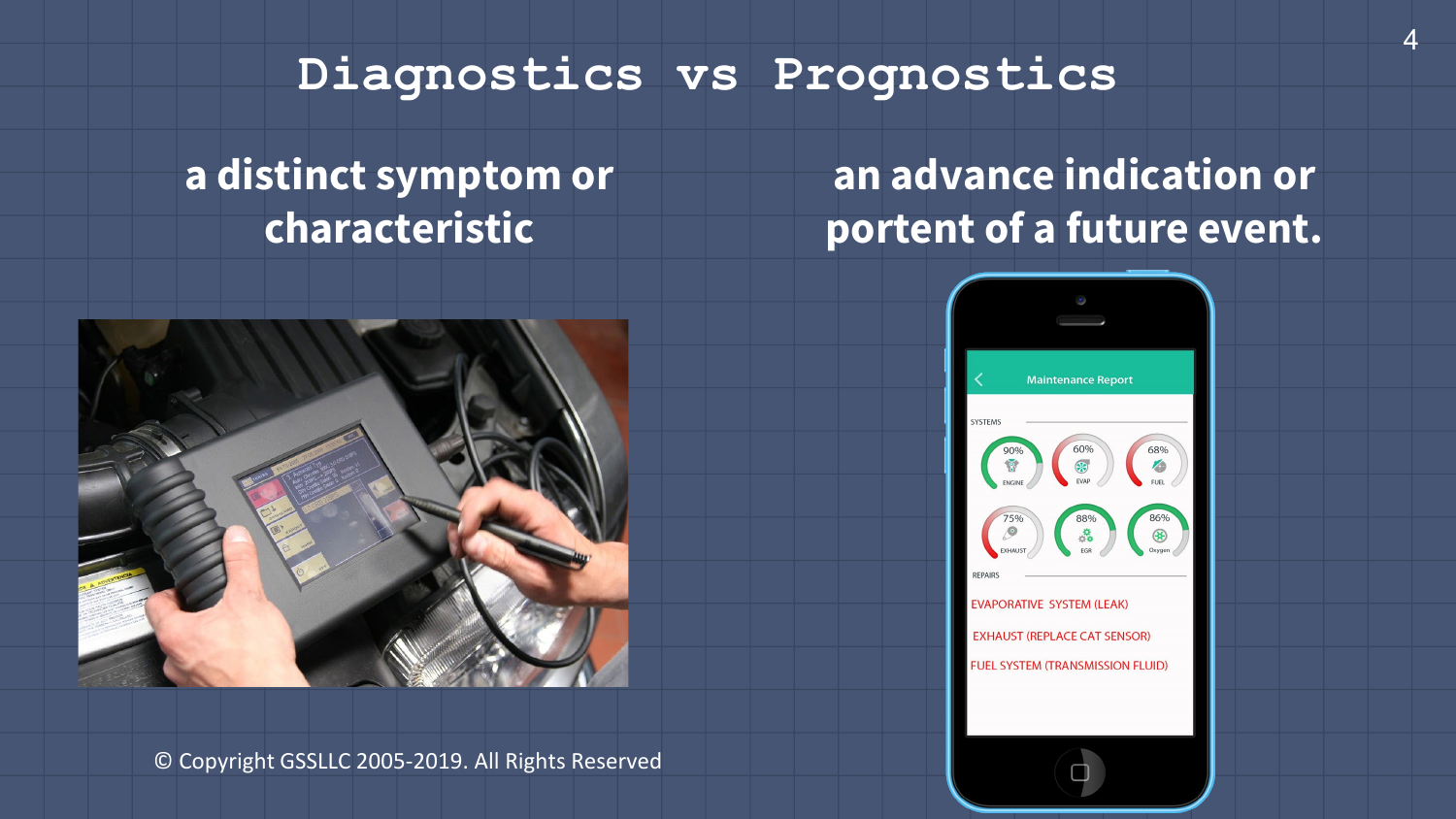## **Problem**

Military personnel perform **too much** maintenance and don't have enough parts.

**Paper** still used to collect hand written information which involves a lot of human error during data entry.

**No easy way exist** to develop artificial intelligent systems & machine learning algorithms for predictive maintenance.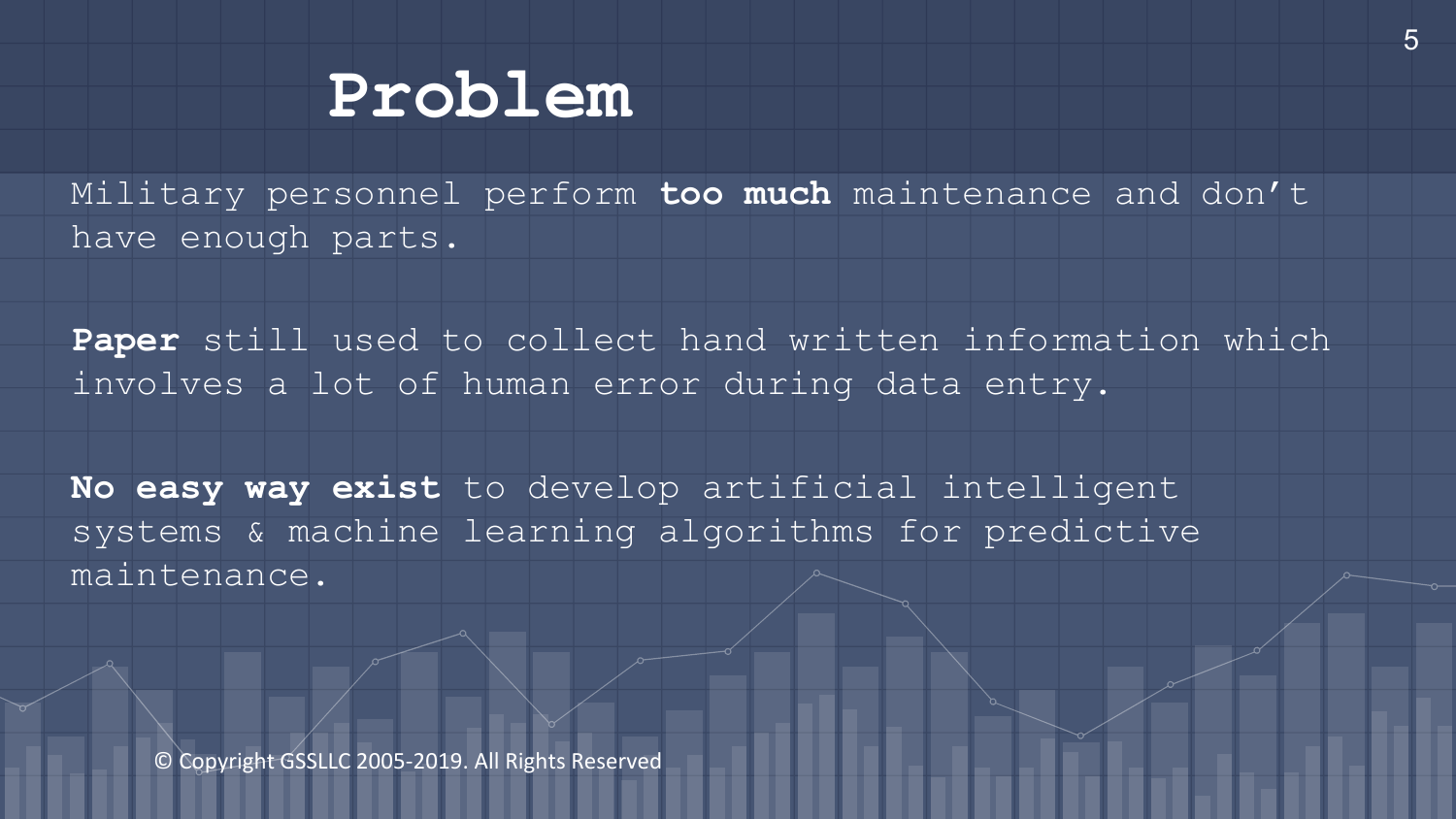# **Solution**

**A digital platform providing documentation of an individual system's machine data, and maintenance information enabling predictive maintenance.**





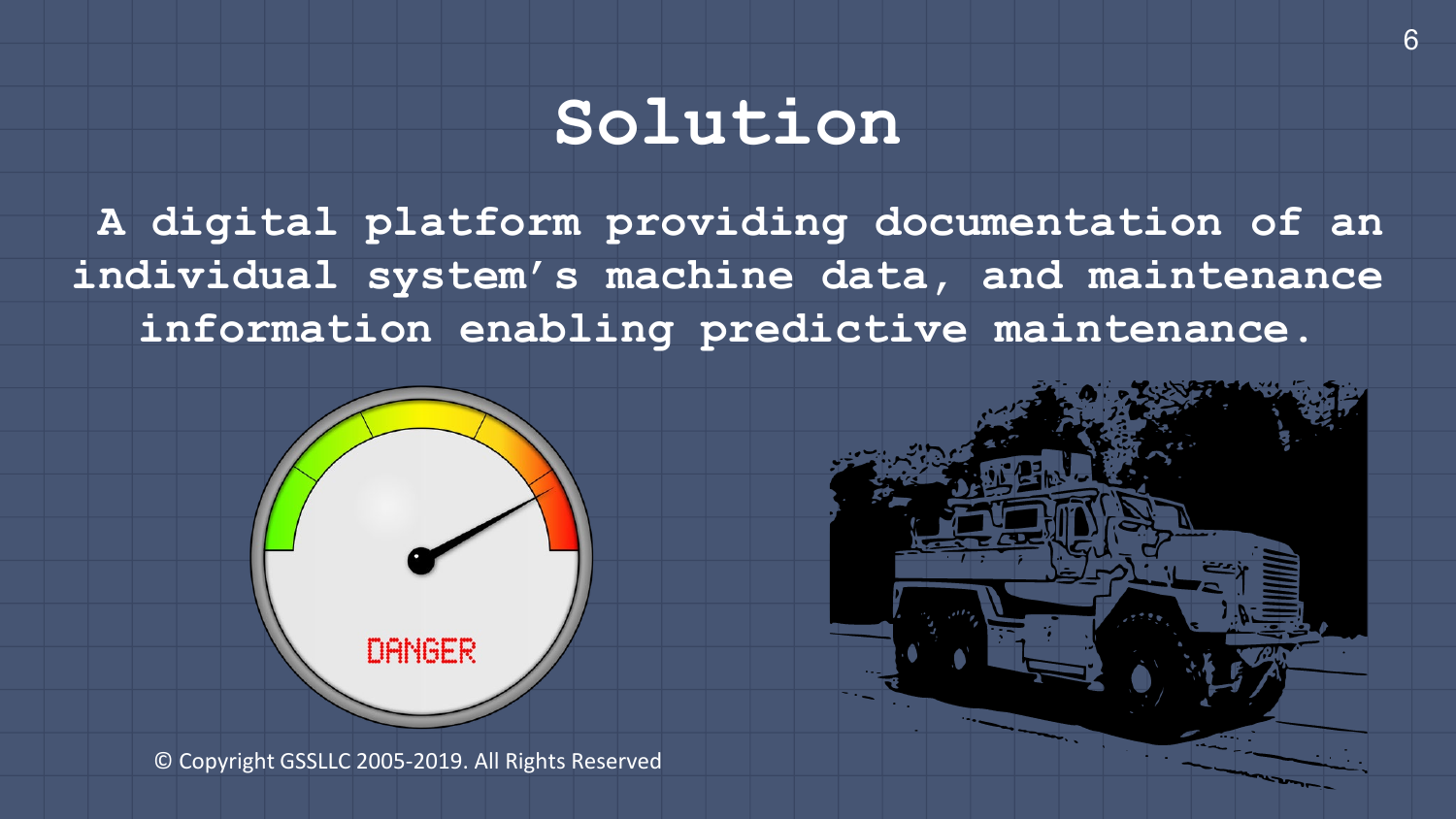# **SHR Platform**

❏ **The System Health Record (SHR) platform sits on any cloud architecture consuming any kind of structured or unstructured data.**

❏ **Provides the framework for data collection, integration exchange, and interoperability across levels of maintenance.**

❏ **Uses Engineering data to provide "current state" of diagnostics and eventually prognostic apps.**

❏ **Enables machine learning model for operational BIT data, maintenance test results, and maintenance actions.**

❏ **JSON format (RFC7159 JavaScript Object Notation. (JSON) Data Interchange Format)**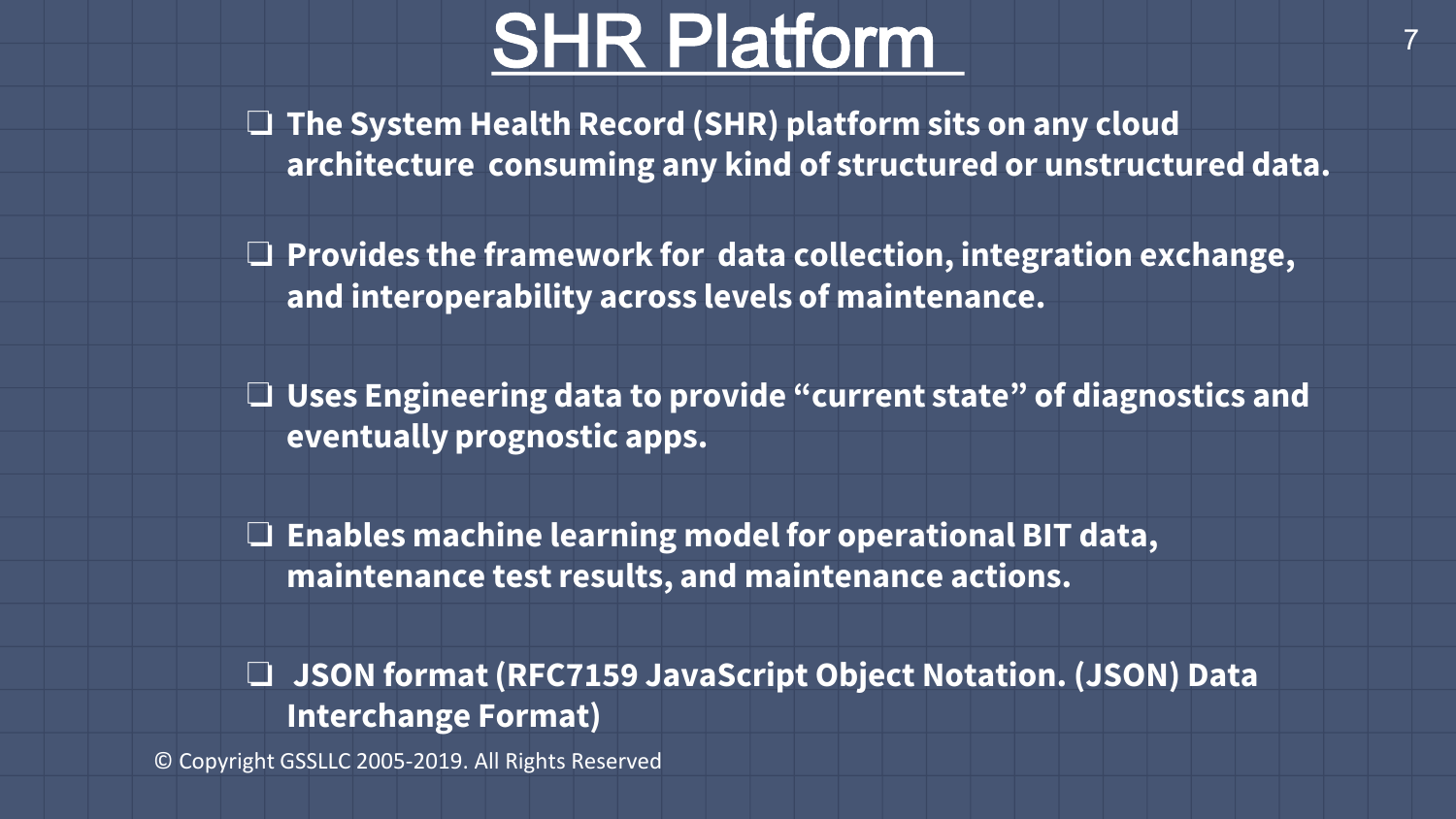# OUR PROCESS IS EASY And The SAMPLE SEASY ASSESSMENT RANGE

**Collect** 

**Characterize** 

### **Cloud**

Collect all necessary data for CBM+ and predictive maintenance .

Determine what data can be used for CBM+ and Predictive maintenance applications..

Vizulize data to understand how to implement AI systems & ML algorithms.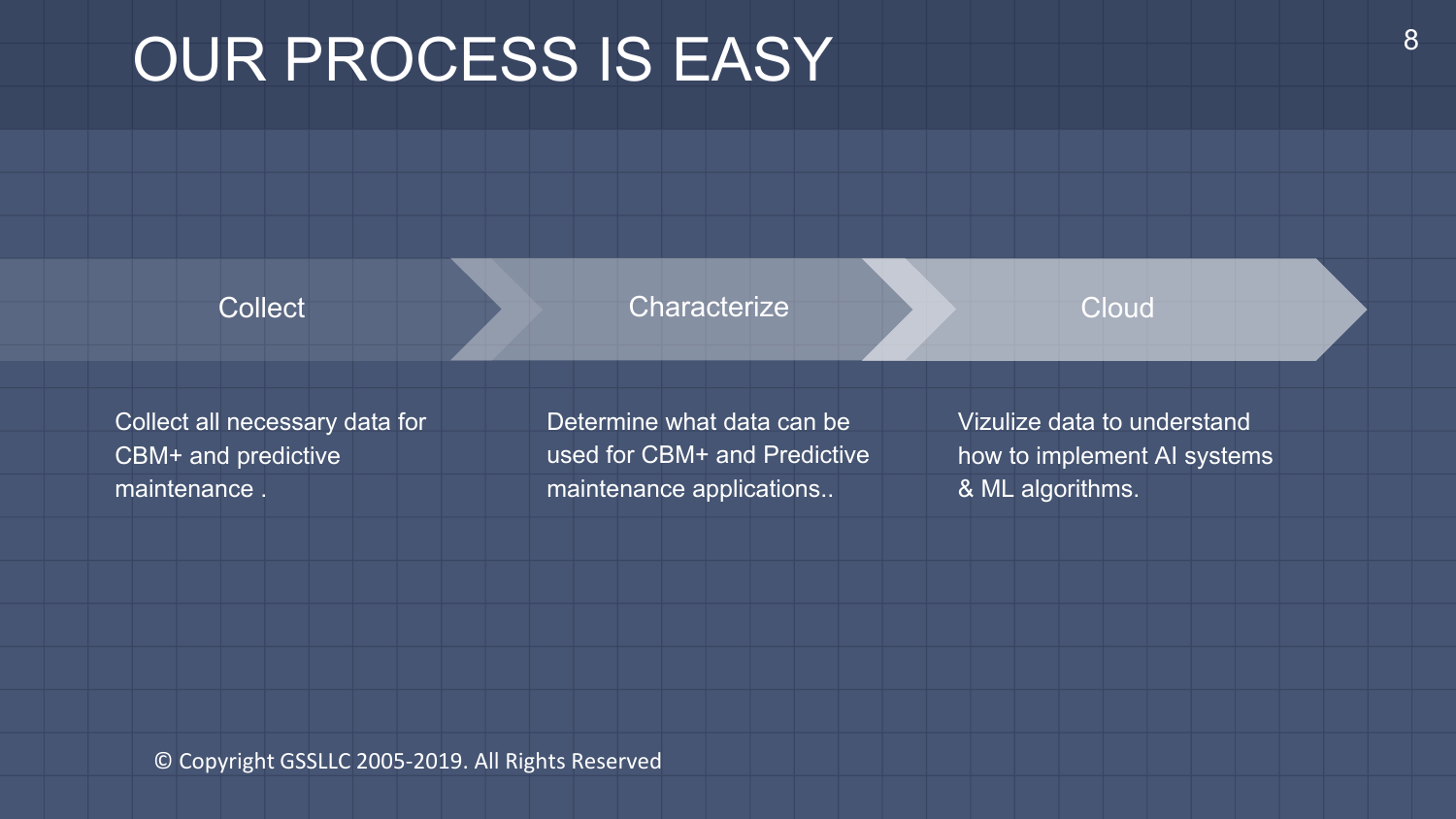# Maintenance Data Flow

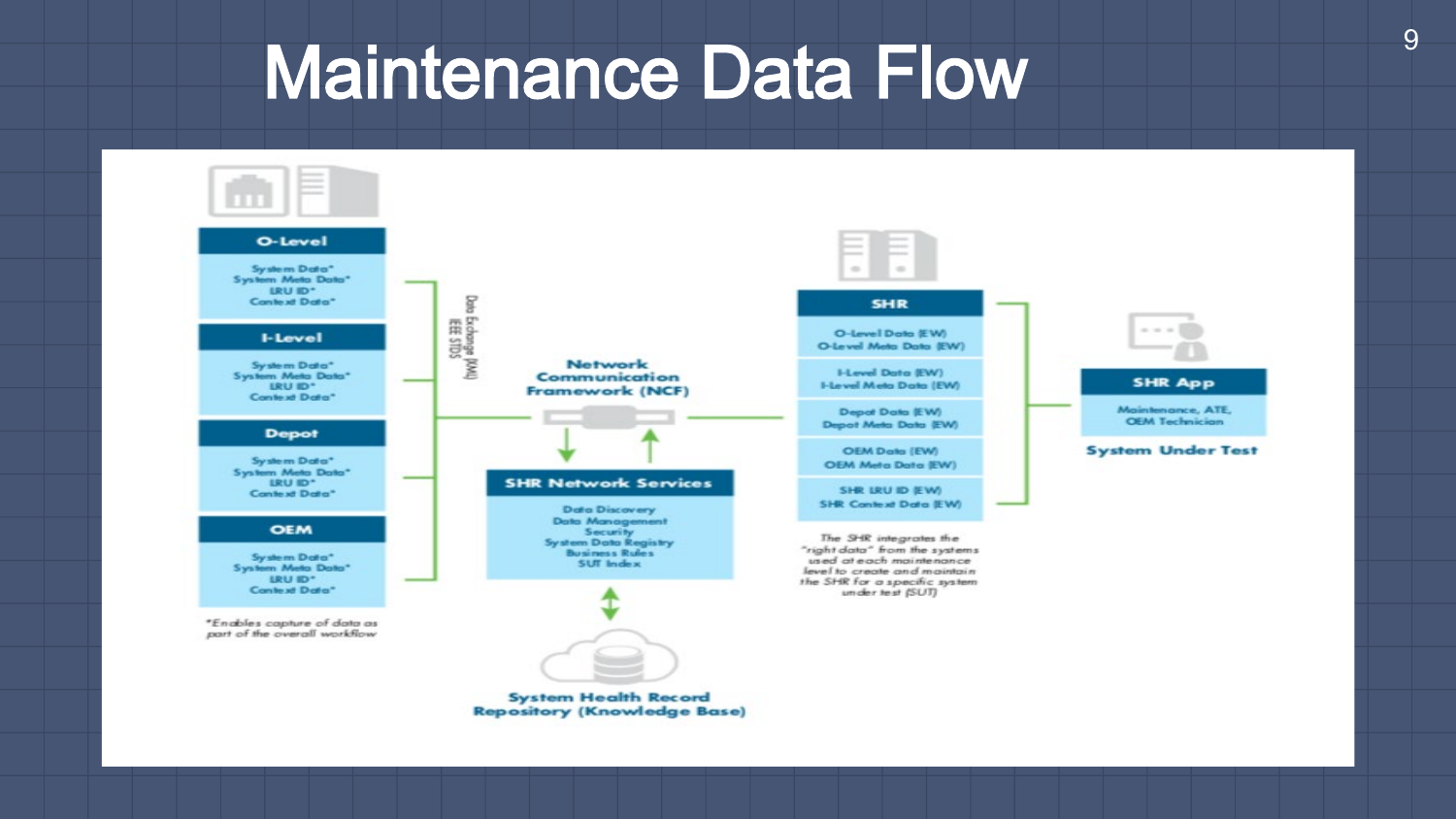## SHR Future



### **V TWIN**

A two cylinder arrangement. Many Harley-Davidson motorcycles use this configuration, for instance.

Four cylinders arranged in a flat, opposing configuration. Found in classic VW Beetles and various current Subaru





Eight opposing cylinders. Generally suited for muscle-car applications or heavy duty engines.